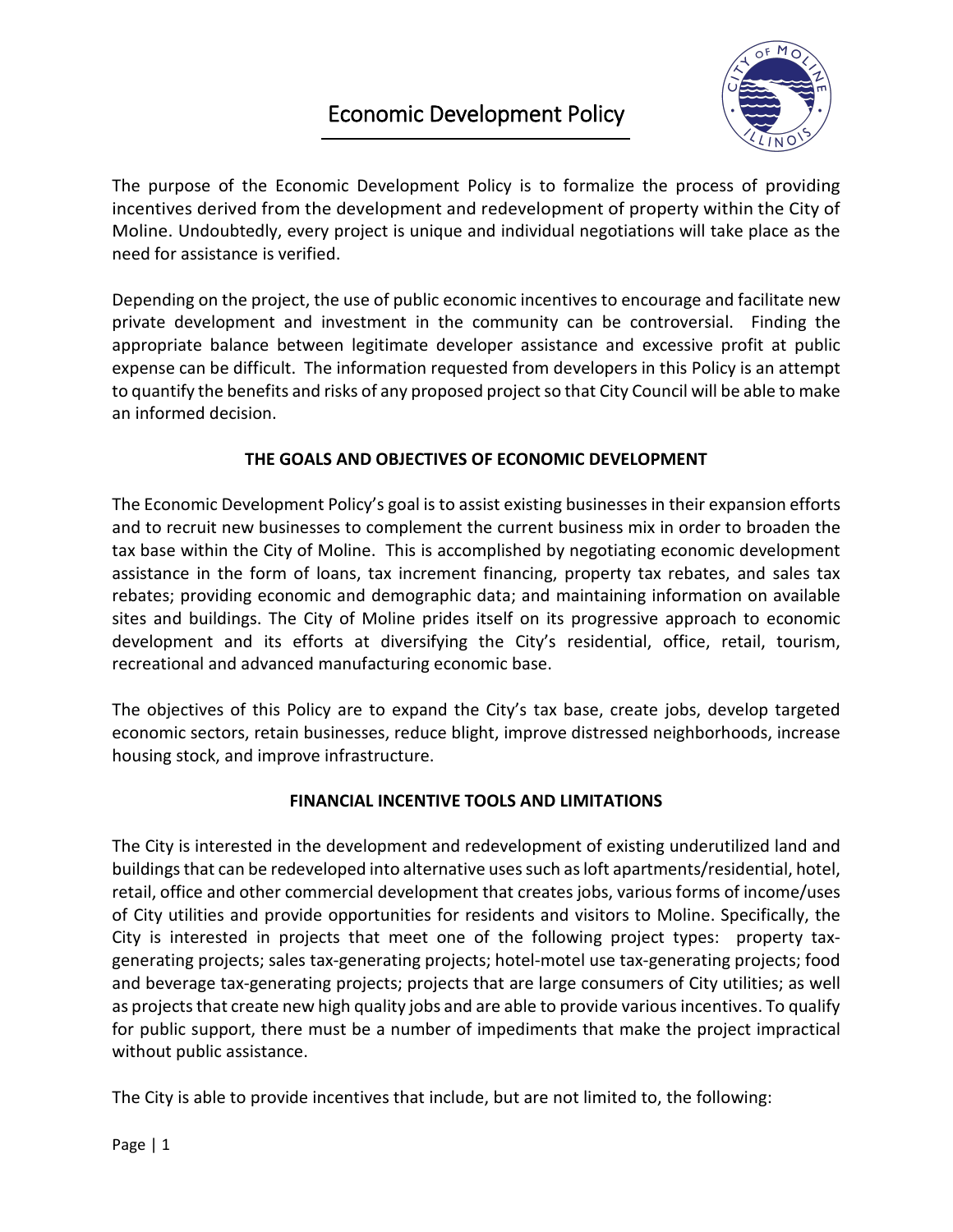# Tax Increment Financing

In order for a project to qualify for Tax Increment Financing (TIF), the project must be located within a TIF and the developer must prove that the project would not derive the benefits of an increased assessment base without the benefits of TIF. Illinois law (65 ILCS 5/11-74.4-1) outlines eligible project costs that qualify for reimbursement under a TIF.

There are also certain areas within established TIF Districts that City Council has identified as target or priority areas. They include:

- $\triangleright$  TIF Districts: 1,3,7,8,9,10,11,12,13
- Commercial Districts: Moline Centre, Avenue of the Cities, UpTowne, Olde Town, John Deere Road and other areas which are appropriately zoned for commercial/office/industrial development
- The area around SouthPark Mall, the Quad City International Airport, and Coal Town Road Corridor

ock Tutano **City of Moline:** ock Island 16th Ave East Molin Arsenal **TIF Acreage &** Percentage  $12th$  Ave TIF # 1: 330 Acres: 3.08% TIF # 2: 36 Acres: 0.33% **Moline** TIF # 3: 11 Acres: 0.11% TIF # 5: 5 Acres: 0.05% TIF # 6: 21 Acres: 0.19% TIF # 7: 137 Acres: 1.28% TIF # 8: 102 Acres: 0.95% TIF # 9: 42 Acres: 0.39% TIF # 10: 46 Acres: 0.43% TIF # 11: 17 Acres: 0.16% TIF # 12: 61 Acres: 0.57% TIF # 13: 36 Acres: 0.34% Moline Boundary: 10707 Acres Map Created 4/3/2018  $\Omega$  $0.5$ Case Gree

There are currently 12 established TIF Districts throughout the City of Moline: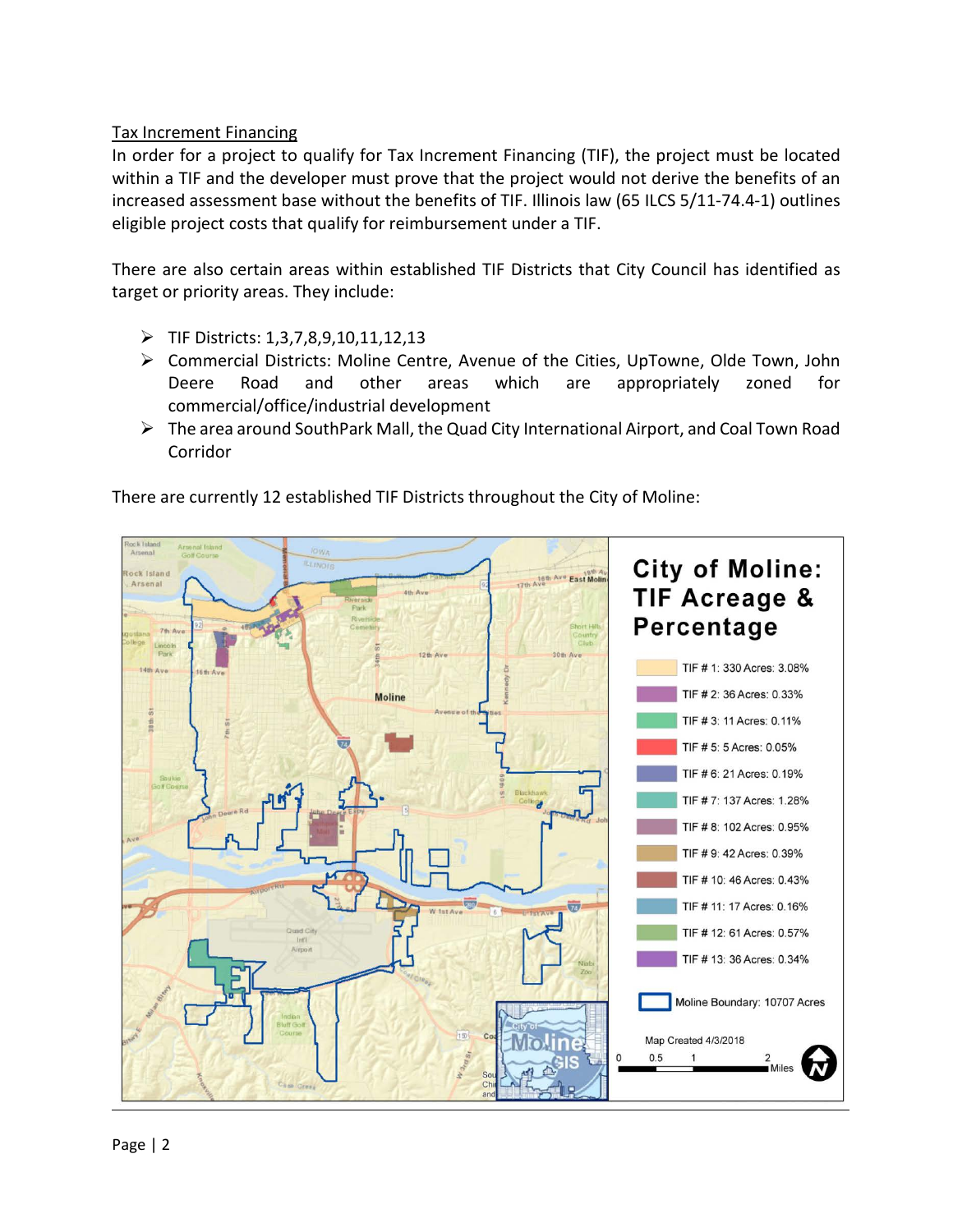## Property Tax Rebates

In order to be eligible for a rebate of property taxes, the property taxes on the project property must be paid when due and owing. The rebate will be calculated based on the Actual Assessed Value established by the Rock Island County Assessor, however, the City will not calculate a rebate until the entire property tax revenue is received each year.

## Sales Tax Rebates

Sales tax rebate will be based solely from the proceeds of sales tax revenue received by the City as a result of sales from new businesses located in the project area. This could include a new or an additional location for an existing City of Moline business if its existing location(s) in the City is/are kept in place. Any sales tax rebate shall be calculated on the Municipal 1% sales tax only, and not the City's 1% Home Rule Sales Tax, nor the City's 1.25% prepared food and packaged liquor tax.

## Hotel Motel Use Tax Rebate

A portion of the hotel-motel use tax revenues generated annually may be rebated for a hotel project. While this rebate is not a property tax rebate; it is to be considered to be part of the total combined incentives rebate amount. However, the City foremost remits an annual fixed percentage of all hotel-motel use tax revenues it receives to the Quad Cities Visitors and Convention Bureau (this percentage may change yearly).

## **ADDITIONAL FINANCIAL RESOURCES**

The City also agrees to use its best efforts to support any project in applying for additional City, state and federal grant or loan programs that will enhance the project. Many projects may be eligible to apply for the following programs or a combination thereof, even if they do not receive any financial incentives from the City of Moline.

## Enterprise Zone

Currently, there is an option for project specific inclusion in an Enterprise Zone through the Quad Cities Regional Economic Development Authority (QCREDA). This Zone was designated as of March 26, 2018. A project can submit for inclusion in this established Zone by applying directly through QCREDA for qualification. The state benefits for inclusion in this Zone can be found at: [http://qcreda.com/.](http://qcreda.com/)

## Grants and Loan Applications

Any project located within the City of Moline is also able to apply for the City of Moline Façade Improvement Program, which currently provides forgivable loans for façade improvements and repair; the Bi-State Revolving Loan Program, which is meant to bridge the gap when a project cannot be financed completely by traditional sources; the Moline Revolving Loan Fund Program, is similar to Bi-State's Revolving Loan Fund, and is meant as an opportunity for an entrepreneur/business person to obtain supplemental financing for a project. Note that a project cannot currently be underway to qualify for either the Bi-State or Moline Revolving Loan Programs.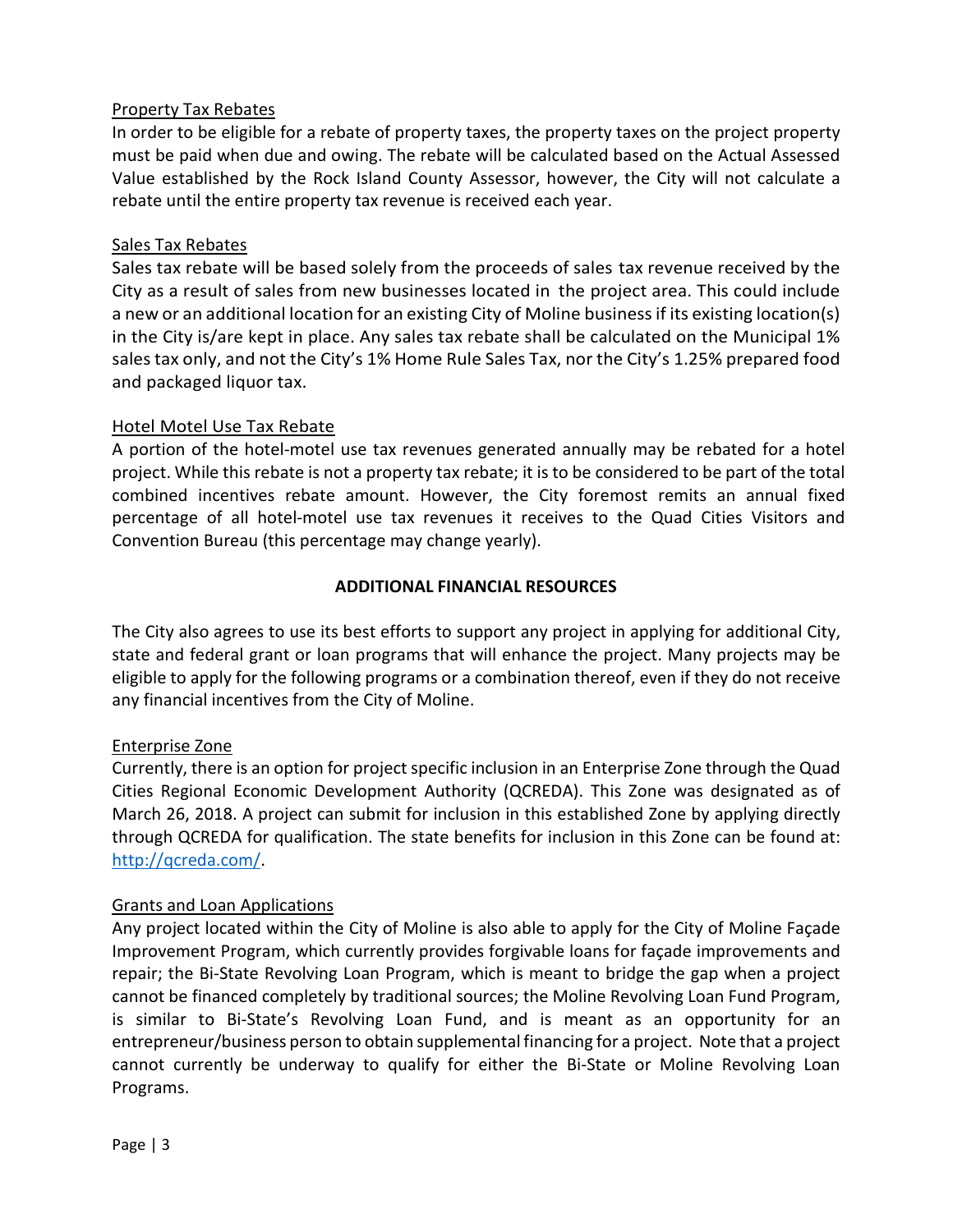# Historic District Tax Credits

Property owners also have the opportunity to apply for preservation tax credits in Moline's first nationally-designated historic district that is located throughout the City's downtown area. Providing that the rehab project adheres to the Secretary of the Interior's Standards for Rehabilitation, the tax credit can be worth up to 20% of the total restoration cost. Application must be made directly to the State of Illinois and qualification for tax credits is determined solely by the state. Additional information to apply for Historic Tax Credits through the state can be found at: [https://www.nps.gov/tps/tax-incentives.htm.](https://www.nps.gov/tps/tax-incentives.htm)

## **GUIDELINES AND EVALUATION PROCESS**

The City of Moline will use any combination of the following evaluation criteria methods to determine the extent of City participation in order to determine proper allocation of resources. The evaluation criteria will also be used to determine whether a project would be able to proceed if financial incentives were not provided:

## Sources and Uses of Funds Statement

A statement itemizing the financing for the project identifies how the funding will be allocated. This statement is directly correlated to the project cost estimate.

## Project Cost Estimate

Itemized breakdown of the total project costs into three broad categories:

- $\triangleright$  Acquisition land and building
- $\triangleright$  Hard costs construction and interior and exterior improvements
- $\triangleright$  Soft costs professional fees, insurance, taxes and transaction costs

## Project Pro Forma

An analysis of the project's cash flow, tax benefits, and property value appreciation are made to determine the return on investment. The City will require a multi-year projection which includes the project's revenues, expenses, net operating income, and annual debt service.

## Appraisal Report

An independent, appraisal of the fair market value after improvements, will assist in determining appropriate private debt financing, debt and loan ratios, cost per a defined unit of measurement, and cash flow estimates. The City and the Developer shall choose a mutually agreeable appraiser and Developer shall bear the cost of the appraisal.

## Individual Financial Statements

Each development partner will be required to submit financial reports that include net worth for the previous three years in order to demonstrate that appropriate financial resources will be available. The City will consider the developer's ability to perform as expected based on prior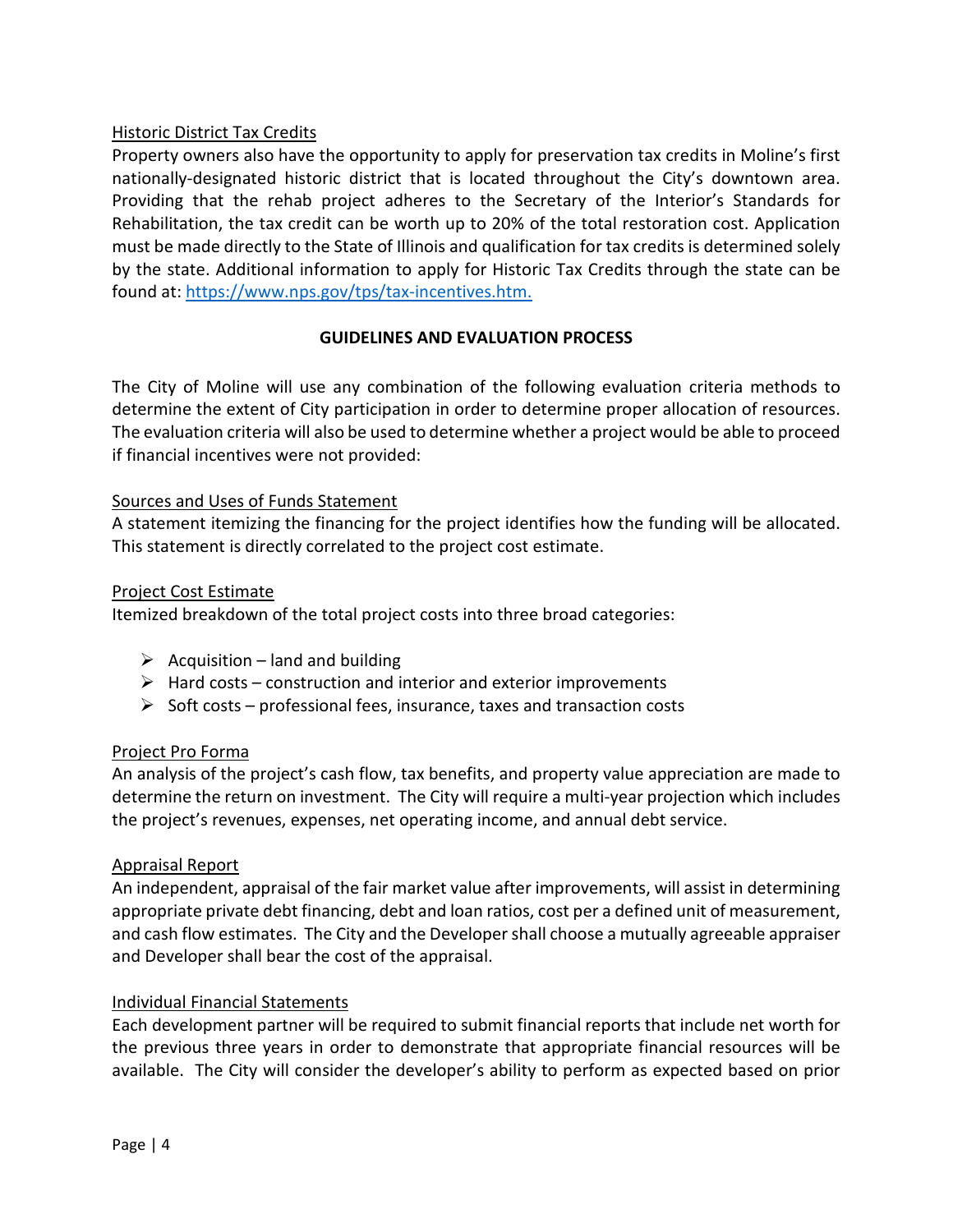development projects and other relevant information as to the developer's ability to complete the project as proposed on time and on budget.

Upon receipt of the above information, the City will evaluate a project on its own merit with the help of guidelines that includes consideration and overall impact of the following objectives:

- 1. Projected total annual tax revenue generated;
- 2. Taxable property valuation upon project completion (market value);
- 3. Anticipated hotel-motel tax revenue;
- 4. Anticipated food and beverage tax revenue;
- 5. Job creation (at or above area median income wage);
- 6. Furtherance of annual City Council Goals;
- 7. Whether a project is located within a high priority area;
- 8. Whether project is complementary to other area development(s);
- 9. Miscellaneous (public benefit, destination attraction, sense of place, public space, etc.).

The incentive for a specific project may be a combined incentive (e.g., property tax rebate, TIF rebate, sales tax rebate, hotel-motel tax rebate, etc.) rebate between 0 and 15% of the total project cost. The incentive will be determined by the City using the merits and guidelines established in this Policy. In very rare circumstances, additional funds may be expended by the City for a specific project. However, qualification for any and all financial assistance provided by the City will be made at the City's sole discretion based upon its overall evaluation of a specific project.

## **PERFORMANCE STANDARDS**

Once a determination has been made by the City to provide financial incentives to a project, the City and the project developer will enter into a performance-based development agreement that specifies the obligations for all parties including a timeline for project completion and penalties for missing goals. Depending on the development project, requirements for sales tax generation, property tax increases, user fee increases, job creation (the number and type of jobs along with the wage rates will be established), or other quantitative measures will be created. The performance provisions established for each project then will be incorporated into the performance-based development agreement. The performance-based development agreement will specify the consequences for failing to meet the agreed upon performance measures set jointly by the City and the developer. If these thresholds are not met by the developer, then the developer will be required to reimburse, with interest, the City for all public assistance. It is the expectation that a minimum assessment language will be included in all Development Agreements to insure the requisite amount of increment is available to implement the overall goals and objectives of the City.